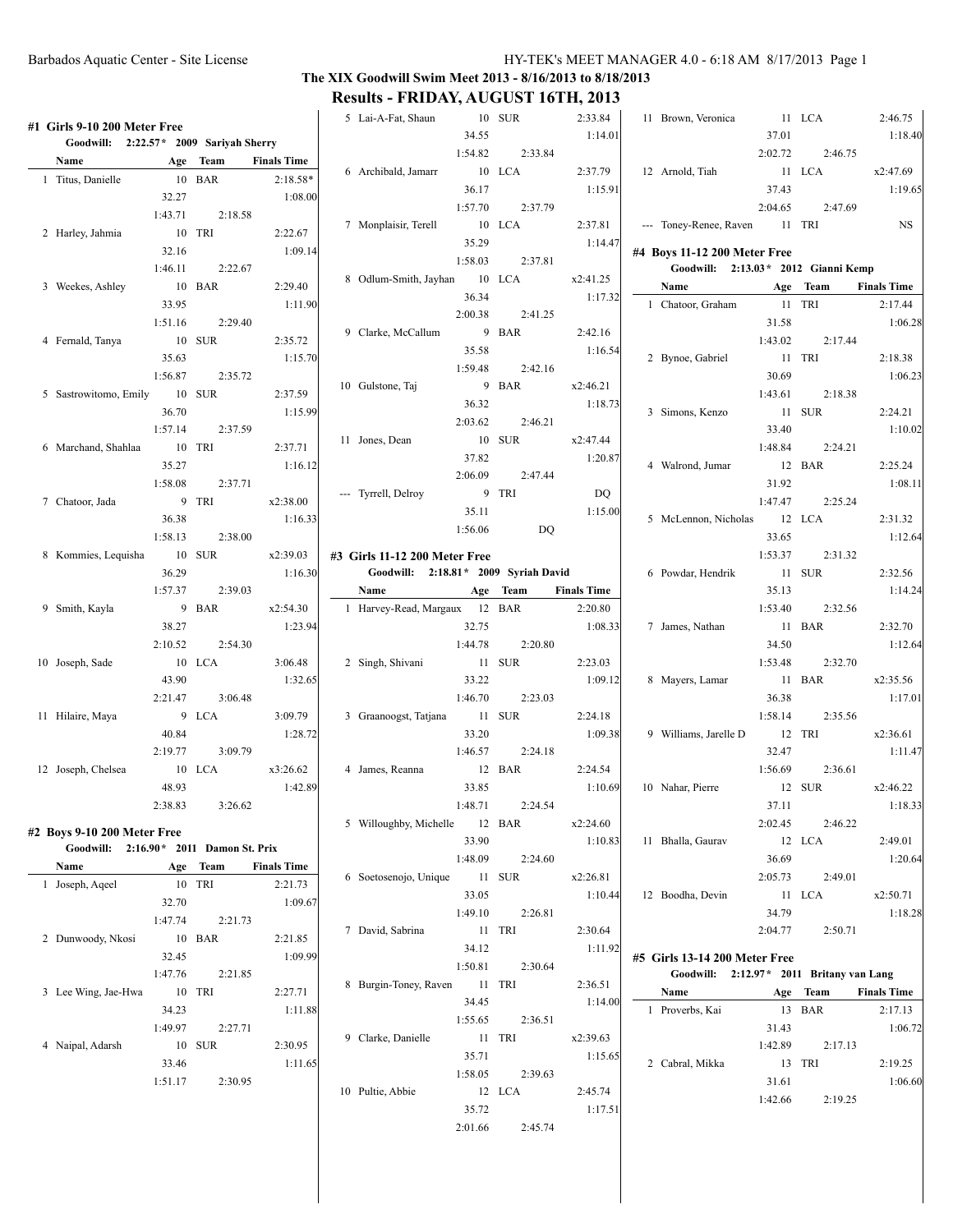# Barbados Aquatic Center - Site License HY-TEK's MEET MANAGER 4.0 - 6:18 AM 8/17/2013 Page 2

# **The XIX Goodwill Swim Meet 2013 - 8/16/2013 to 8/18/2013 Results - FRIDAY, AUGUST 16TH, 2013**

11 Phillips, Christopher 13 2:20.63

2:20.63 2:20.63 12:32.56

2:32.56 13 LCA x2:37.91

2:09.84 SUR 2:15.11

 $2:15.11$ GUY 2:18.49

2:18.49 1 Bergas 1:20.22

 $2:20.22$ 5 Marcano, Marie 17 TRI 2:20.43

 $2:20.43$ SUR 2:23.56

2:23.56 SUR x2:24.99

2:24.99 GUY 2:26.82

2:26.82 8 BAR 2:26.88

2:26.88 10 Charles, Shara 16 TRI 2:35.77

2:35.77 11.45 LCA 2:41.45

2:41.45 12 TRI  $x2:43.30$ 

**Team Finals Time** 1 SUR 2:02.72

**Name Age Team Finals Time** 1 BAR 2:09.84\*

1:07.27

33.11 1:12.66

33.38 1:12.80

1:01.92

31.28 1:05.01

1:06.69

31.39 1:06.12

31.51 1:07.18

1:06.42

1:07.35

1:05.98

1:07.78

33.42 1:12.46

36.30 1:17.85

36.38 1:16.73

56.75

|                                                                          |                 |         |                    |                                                                           |                  | 1.44211, 1.000011, 1.0111, 2.0001 |                          |
|--------------------------------------------------------------------------|-----------------|---------|--------------------|---------------------------------------------------------------------------|------------------|-----------------------------------|--------------------------|
| (#5 Girls 13-14 200 Meter Free)                                          |                 |         |                    | 11 Phillips, Christopher 13 LCA                                           |                  |                                   | 2:2                      |
| 3 Khan, Accalia                                                          |                 | 13 GUY  | 2:20.61            |                                                                           | 30.65            |                                   | $\overline{1}$           |
|                                                                          | 31.54           |         | 1:06.70            |                                                                           | 2:20.63          | 2:20.63                           |                          |
|                                                                          | 1:44.34         | 2:20.61 |                    | 12 Ernest, Kyle                                                           |                  | 14 LCA                            | 2:3'                     |
| 4 Neus, Ashante                                                          |                 | 14 SUR  | 2:20.97            |                                                                           | 33.11            |                                   | $\overline{1}$           |
|                                                                          | 32.36           |         | 1:07.87            |                                                                           | 1:54.29          | 2:32.56                           |                          |
|                                                                          | 1:45.06         | 2:20.97 |                    | 13 Douglas, Yoerick                                                       |                  | 13 LCA                            | x2:3'                    |
| 5 Rahan, Anjali                                                          |                 | 13 SUR  | 2:29.70            |                                                                           | 33.38            |                                   | $\mathbf{1}$             |
|                                                                          | 33.65           |         | 1:11.34            |                                                                           | 1:55.89          | 2:37.91                           |                          |
|                                                                          | 1:50.58         | 2:29.70 |                    |                                                                           |                  |                                   |                          |
| 6 Patterson, Briana                                                      | 14 TRI          |         | 2:33.19            | #7 Girls 15-17 200 Meter Free<br>Goodwill: 2:14.54* 2012 Britany van Lang |                  |                                   |                          |
|                                                                          | 33.43           |         | 1:12.63            | Name                                                                      |                  | Age Team                          | <b>Finals T</b>          |
|                                                                          | 1:52.78         | 2:33.19 |                    | 1 Willoughby, Kimberley 15 BAR                                            |                  |                                   | 2:0                      |
| 7 Baptiste, Arianne                                                      | 13 TRI          |         | x2:38.53           |                                                                           | 29.79            |                                   | $\overline{\phantom{0}}$ |
|                                                                          | 34.56           |         | 1:13.75            |                                                                           | 1:35.86          | 2:09.84                           |                          |
|                                                                          | 1:56.00         | 2:38.53 |                    | 2 Singh, Sajni                                                            |                  | 15 SUR                            | 2:1                      |
| 8 Soeradi, Marion                                                        |                 | 14 SUR  | x2:39.05           |                                                                           | 31.28            |                                   | $\overline{1}$           |
|                                                                          | 34.69           |         | 1:14.03            |                                                                           | 1:39.98          | 2:15.11                           |                          |
|                                                                          | 1:55.87         | 2:39.05 |                    |                                                                           |                  | 16 GUY                            | 2:1                      |
| 9 Joseph, Kyra                                                           |                 | 14 LCA  | 3:06.69            | 3 Simmons, Soroya                                                         | 31.99            |                                   |                          |
|                                                                          | 42.28           |         | 1:29.55            |                                                                           | 1:43.47          |                                   | $\overline{1}$           |
|                                                                          | 2:19.28         | 3:06.69 |                    |                                                                           |                  | 2:18.49                           | 2:2                      |
|                                                                          |                 |         |                    | 4 Bergasse, Thalia                                                        |                  | 15 LCA                            |                          |
| #6 Boys 13-14 200 Meter Free<br>Goodwill: 1:59.28* 2010 Jonathan Gilette |                 |         |                    |                                                                           | 31.39<br>1:42.85 |                                   | $\overline{1}$           |
| Name                                                                     |                 |         | <b>Finals Time</b> |                                                                           |                  | 2:20.22<br>17 TRI                 | 2:2                      |
| <b>Age Team</b>                                                          |                 |         |                    | 5 Marcano, Marie                                                          |                  |                                   | $\overline{1}$           |
| 1 Kemp, Gianni                                                           | 13 SUR<br>29.82 |         | 2:06.02<br>1:01.95 |                                                                           | 31.51<br>1:44.80 | 2:20.43                           |                          |
|                                                                          | 1:34.28         | 2:06.02 |                    | 6 Hoost, Shanine                                                          |                  | 15 SUR                            | 2:2                      |
|                                                                          |                 |         |                    |                                                                           |                  |                                   | $\overline{1}$           |
| 2 Hall, Nicholas                                                         | 28.88           | 13 BAR  | 2:07.11<br>1:00.77 |                                                                           | 31.77<br>1:44.41 | 2:23.56                           |                          |
|                                                                          | 1:33.67         | 2:07.11 |                    | 7 Breidel, Gabrielle                                                      | 15 SUR           |                                   | x2:2                     |
| 3 Mullins, Kent                                                          | 13 BAR          |         | 2:07.38            |                                                                           | 31.64            |                                   | $\overline{1}$           |
|                                                                          | 29.71           |         | 1:02.13            |                                                                           | 1:45.49          | 2:24.99                           |                          |
|                                                                          | 1:35.13         | 2:07.38 |                    | 8 Gaskin, Athena                                                          | 17 GUY           |                                   | 2:2                      |
| 4 Forde, Jelani                                                          |                 | 14 BAR  | x2:07.43           |                                                                           | 30.56            |                                   | $\overline{1}$           |
|                                                                          | 29.94           |         | 1:02.59            |                                                                           | 1:45.21          | 2:26.82                           |                          |
|                                                                          | 1:35.43         | 2:07.43 |                    | 9 Keany, Vanessa-Ann                                                      |                  | 15 BAR                            | 2:2                      |
| 5 Limburg, Juan                                                          | 13 SUR          |         | 2:10.21            |                                                                           | 31.87            |                                   | $\overline{1}$           |
|                                                                          | 30.56           |         | 1:04.14            |                                                                           | 1:46.57          | 2:26.88                           |                          |
|                                                                          | 1:37.31         | 2:10.21 |                    | 10 Charles, Shara                                                         |                  | 16 TRI                            | 2:3                      |
| 6 Chan, Rochyl                                                           |                 | 13 SUR  | x2:13.62           |                                                                           | 33.42            |                                   | $\overline{1}$           |
|                                                                          | 30.67           |         | 1:04.06            |                                                                           | 1:53.66          | 2:35.77                           |                          |
|                                                                          | 1:38.50         | 2:13.62 |                    | 11 Pilgrim, Savannah                                                      |                  | 15 LCA                            | 2:4                      |
| 7 Hospedales, Antonio                                                    |                 | 13 TRI  | 2:15.23            |                                                                           | 36.30            |                                   | $\overline{1}$           |
|                                                                          | 31.46           |         | 1:06.28            |                                                                           | 2:00.70          | 2:41.45                           |                          |
|                                                                          | 1:41.29         | 2:15.23 |                    | 12 De Matas, Todah Joy                                                    |                  | 15 TRI                            | x2:4                     |
| 8 deNobrega, Joseph                                                      |                 | 13 GUY  | 2:16.41            |                                                                           | 36.38            |                                   | $\mathbf{1}$             |
|                                                                          | 31.52           |         | 1:05.93            |                                                                           | 2:00.30          | 2:43.30                           |                          |
|                                                                          | 1:41.22         | 2:16.41 |                    |                                                                           |                  |                                   |                          |
|                                                                          |                 |         |                    | #8 Boys 15-17 200 Meter Free                                              |                  |                                   |                          |
| 9 Mohammed, Christopher 13 TRI                                           | 30.37           |         | 2:17.72<br>2:17.72 | Goodwill:                                                                 |                  | 1:59.29 * 2009 Justin Babb        |                          |
| 2:17.72                                                                  |                 |         |                    | Name                                                                      |                  | Age Team                          | <b>Finals T</b>          |
| 10 Fletcher, Christopher                                                 | 14 TRI          |         | x2:17.87           | 1 Gemerts, Quincy                                                         |                  | 17 SUR                            | 2:0                      |
|                                                                          | 30.84           |         | 1:05.48            |                                                                           | 26.52            |                                   |                          |
|                                                                          | 1:41.38         | 2:17.87 |                    |                                                                           | 1:29.42          | 2:02.72                           |                          |
|                                                                          |                 |         |                    |                                                                           |                  |                                   |                          |

|   | 2 Ramtahal, Vikash 17                    |             | TRI                         | 2:05.50             |
|---|------------------------------------------|-------------|-----------------------------|---------------------|
|   |                                          | 27.47       |                             | 58.55               |
|   |                                          |             | 1:31.38 2:05.50             |                     |
|   | 3 Gaskin, Hannibal                       |             | 15 GUY                      | 2:06.82             |
|   |                                          | 27.96       |                             | 59.84               |
|   |                                          |             | 1:33.64 2:06.82             |                     |
|   | 4 Thomas, Bradley                        |             | 15 TRI                      | 2:07.67             |
|   |                                          | 28.23       |                             | 1:00.56             |
|   |                                          | 1:34.93     | 2:07.67                     |                     |
|   | 5 Pile, Jonathan                         |             | 17 BAR                      | 2:08.79             |
|   |                                          | 29.21       |                             | 1:00.99             |
|   |                                          |             | 1:35.03 2:08.79             |                     |
|   | 6 Adjodha, Joshua                        |             | 17 LCA                      | 2:11.67             |
|   |                                          | 30.15       |                             | 1:02.81             |
|   |                                          |             | $1:37.24$ $2:11.67$         |                     |
|   | 7 Adams, Omar                            |             | 15 GUY                      | 2:12.53             |
|   |                                          | 29.93       |                             | 1:02.16             |
|   |                                          |             | $1:37.78$ $2:12.53$         |                     |
|   | 8 Chan, Jordi                            |             | 15 SUR                      | 2:12.89             |
|   |                                          | 29.13       |                             | 1:01.49             |
|   |                                          |             | $1:35.67$ 2:12.89           |                     |
|   | 9 Oldenstam, Jonathan 15 SUR             |             |                             |                     |
|   |                                          |             |                             | x2:17.66<br>1:04.71 |
|   |                                          | 30.89       |                             |                     |
|   |                                          |             | 1:40.69 2:17.66             |                     |
|   | 10 Sampson, Jeremy                       |             | 15 TRI x2:18.97             |                     |
|   |                                          | 30.64       |                             | 1:05.10             |
|   |                                          |             | 1:42.33 2:18.97             |                     |
|   | 11 Emmanuel, Stefon                      |             | 15 LCA                      | 2:22.29             |
|   |                                          | 31.80       |                             | 1:08.68             |
|   |                                          |             | 1:47.99 2:22.29             |                     |
|   | 12 McLennon, Jonathon 16 LCA             |             |                             | x2:23.10            |
|   |                                          | 29.66       |                             | 1:05.99             |
|   |                                          |             | $1:45.29$ $2:23.10$         |                     |
|   | #9 Girls 9-10 100 Meter Fly              |             |                             |                     |
|   | Goodwill: 1:13.29 * 2012 Destiny Harding |             |                             |                     |
|   | <b>Name</b>                              |             | <b>Age Team Finals Time</b> |                     |
|   | 1 Titus, Danielle                        |             | 10 BAR                      | 1:15.09             |
|   |                                          |             | 35.81 1:15.09               |                     |
|   | 2 Weekes, Ashley                         |             | 10 BAR                      | 1:17.28             |
|   |                                          | 36.86       | 1:17.28                     |                     |
| 3 | Harley, Jahmia                           | 10          | TRI                         | 1:17.35             |
|   |                                          | 36.97       | 1:17.35                     |                     |
| 4 | Baptiste, Mayah                          | 10          | TRI                         | 1:24.39             |
|   |                                          | 37.37       | 1:24.39                     |                     |
| 5 | Fernald, Tanya                           | 10          | <b>SUR</b>                  | 1:25.20             |
|   |                                          | 40.70       | 1:25.20                     |                     |
| 6 | Marchand, Shahlaa                        | 10          | TRI                         | x1:26.53            |
|   |                                          | 40.34       | 1:26.53                     |                     |
|   | McCollin, Britney                        |             |                             |                     |
| 7 |                                          | 10          | BAR                         | x1:26.66            |
|   |                                          | 39.55       | 1:26.66                     |                     |
| 8 | Kommies, Lequisha                        | 10          | <b>SUR</b>                  | 1:28.52             |
|   |                                          | 39.01       | 1:28.52                     |                     |
| 9 | Sastrowitomo, Emily                      | 10<br>40 17 | <b>SUR</b><br>1.2879        | x1:28.79            |
|   |                                          |             |                             |                     |

40.17 1:28.79 10 Hilaire, Maya 9 LCA 1:37.15 45.35 1:37.15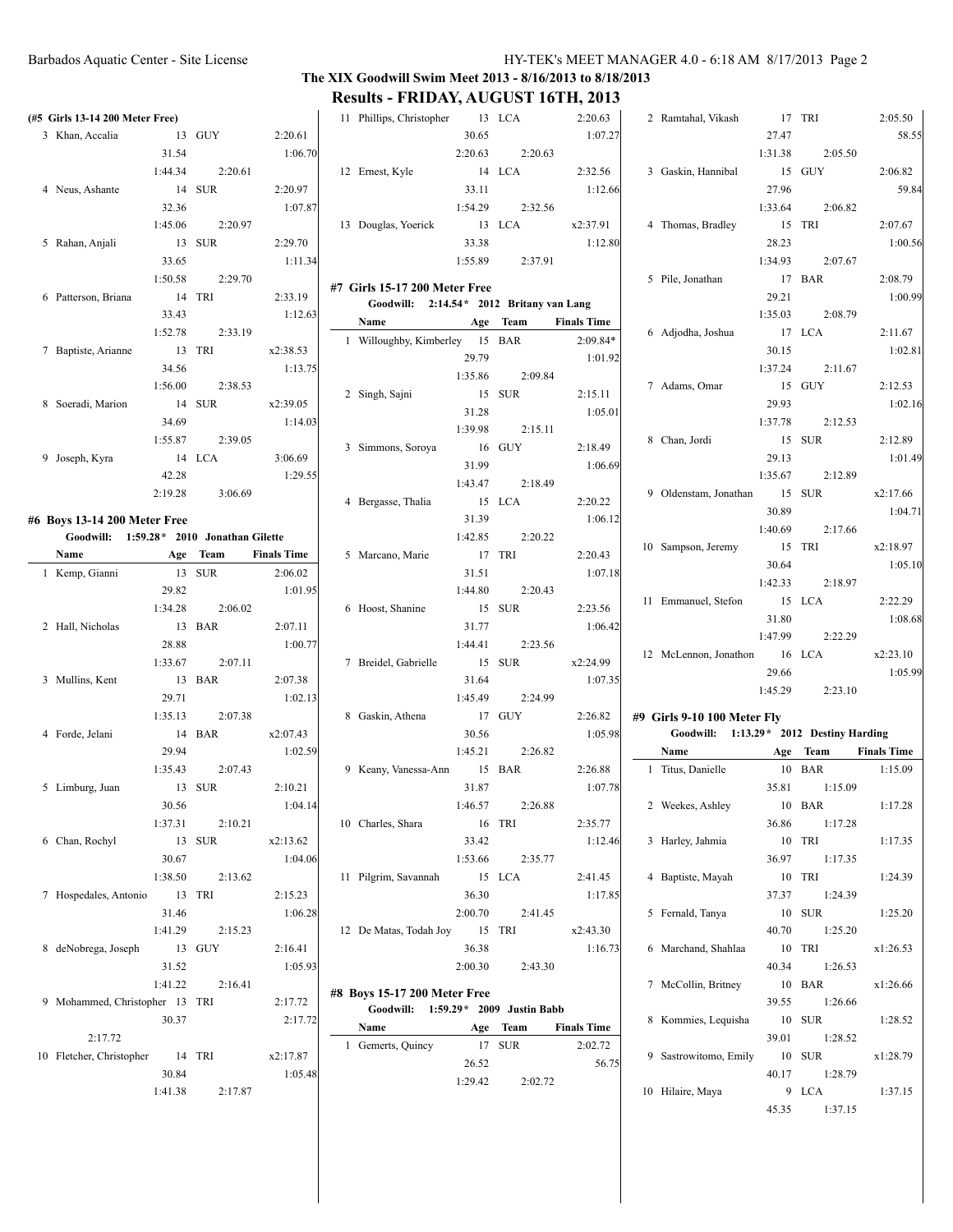# Barbados Aquatic Center - Site License HY-TEK's MEET MANAGER 4.0 - 6:18 AM 8/17/2013 Page 3

# **The XIX Goodwill Swim Meet 2013 - 8/16/2013 to 8/18/2013 Results - FRIDAY, AUGUST 16TH, 2013**

--- Arnold, Tiah 11 LCA NS

|    | (#9 Girls 9-10 100 Meter Fly)                |             |                       |            |
|----|----------------------------------------------|-------------|-----------------------|------------|
|    | 11 Joseph, Sade                              |             | 10 LCA                | 1:54.57    |
|    |                                              |             | 53.24 1:54.57         |            |
|    | 12 Joseph, Chelsea                           |             | $10$ LCA              | x2:04.70   |
|    |                                              | 58.06       | 2:04.70               |            |
|    | #10 Boys 9-10 100 Meter Fly                  |             |                       |            |
|    | Goodwill: 1:09.86* 2012 Yael Touw Ngie Tjouw |             |                       |            |
|    | Name                                         |             | Age Team Finals Time  |            |
| 1  | Joseph, Aqeel                                | 10          | TRI                   | 1:14.91    |
|    |                                              | 35.18       | 1:14.91               |            |
|    | 2 Dunwoody, Nkosi                            |             | 10 BAR                | 1:15.19    |
|    |                                              | 35.64       | 1:15.19               |            |
|    | 3 Lee Wing, Jae-Hwa                          | 10 TRI      |                       | 1:15.26    |
|    |                                              | 35.71       | 1:15.26               |            |
|    | 4 Lai-A-Fat, Shaun                           |             | 10 SUR                | 1:21.57    |
|    |                                              |             | 38.14 1:21.57         |            |
|    | 5 Naipal, Adarsh                             |             | 10 SUR                | 1:22.27    |
|    |                                              |             | 38.74 1:22.27         |            |
|    | 6 Tyrrell, Delroy                            |             | 9 TRI                 | x1:22.86   |
|    |                                              | 37.54       | 1:22.86               |            |
|    | 7 Clarke, McCallum                           |             | 9 BAR                 | 1:25.78    |
|    |                                              | 39.00       | 1:25.78               |            |
|    |                                              |             |                       |            |
|    | 8 Odlum-Smith, Jayhan                        |             | 10 LCA                | 1:25.79    |
|    |                                              | 40.98       | 1:25.79               |            |
|    | 9 Monplaisir, Terell                         |             | 10 LCA                | 1:29.86    |
|    |                                              | 42.79       | 1:29.86               |            |
|    | 10 Gulstone, Taj                             |             | 9 BAR                 | x1:31.11   |
|    |                                              |             | 42.12 1:31.11         |            |
|    | 11 Jones, Dean                               |             | 10 SUR                | x1:31.97   |
|    |                                              | 41.33       | 1:31.97               |            |
|    | 12 Archibald, Jamarr                         |             | 10 LCA                | x1:34.95   |
|    |                                              | 44.03       | 1:34.95               |            |
|    |                                              |             |                       |            |
|    | #11 Girls 11-12 100 Meter Fly                |             |                       |            |
|    | Goodwill: 1:14.37* 2011 Megan de Freitas     |             |                       |            |
|    | Name                                         |             | Age Team Finals Time  |            |
|    | 1 Singh, Shivani                             |             | 11 SUR                | $1:11.68*$ |
|    |                                              |             | 33.96 1:11.68         |            |
|    | 2 Harvey-Read, Margaux 12 BAR                |             |                       | $1:13.29*$ |
|    |                                              | 35.41       | 1:13.29               |            |
| 3  | Soetosenojo, Unique                          | 11          | <b>SUR</b>            | 1:16.13    |
|    |                                              | 35.94       | 1:16.13               |            |
| 4  | Dupigny, Gabrielle                           |             | <b>BAR</b>            |            |
|    |                                              | 12          |                       | 1:17.72    |
|    |                                              | 35.99       | 1:17.72               |            |
| 5  | James, Reanna                                | 12          | BAR                   | x1:18.41   |
|    |                                              | 36.15       | 1:18.41               |            |
| 6  | Graanoogst, Tatjana                          | 11          | <b>SUR</b>            | x1:22.44   |
|    |                                              | 36.56       | 1:22.44               |            |
| 7  | David, Sabrina                               | 11          | TRI                   | 1:25.51    |
|    |                                              | 38.80       | 1:25.51               |            |
| 8  | Christopher, Tsegaye                         | 12          | TRI                   | 1:25.68    |
|    |                                              | 37.96       | 1:25.68               |            |
| 9  |                                              |             |                       |            |
|    |                                              |             |                       |            |
|    | Clarke, Danielle                             | 11          | TRI                   | x1:26.60   |
|    |                                              | 40.32       | 1:26.60               |            |
| 10 | Brown, Veronica                              | 11<br>44.05 | <b>LCA</b><br>1:36.52 | 1:36.52    |

| #12 Boys 11-12 100 Meter Fly              |               |                 |
|-------------------------------------------|---------------|-----------------|
| Goodwill: 1:07.28 * 2011 Zuhayr Pigot     |               |                 |
| Name Age Team Finals Time                 |               |                 |
| 1 Simons, Kenzo                           | 11 SUR        | 1:11.97         |
|                                           | 33.03 1:11.97 |                 |
| 2 Stuger, Girano                          | 12 SUR        | 1:12.92         |
|                                           | 33.34 1:12.92 |                 |
| 3 Parag, Josiah                           | 12 TRI        | 1:13.40         |
|                                           | 33.85 1:13.40 |                 |
| 4 Bynoe, Gabriel 11 TRI                   |               | 1:16.51         |
|                                           | 35.04 1:16.51 |                 |
| 5 McLennon, Nicholas 12 LCA               |               | 1:21.99         |
|                                           | 38.29 1:21.99 |                 |
| 6 Powdar, Hendrik 11 SUR                  |               | x1:22.32        |
|                                           | 40.33 1:22.32 |                 |
| 7 Mayers, Lamar                           | 11 BAR        | 1:24.16         |
|                                           | 38.72 1:24.16 |                 |
| 8 Williams, Jarelle D                     | 12 TRI        | x1:27.05        |
|                                           | 37.59 1:27.05 |                 |
| 9 James, Nathan                           | 11 BAR        | 1:29.63         |
|                                           | 39.72 1:29.63 |                 |
| 10 Bhalla, Gaurav                         |               | 12 LCA 1:35.13  |
|                                           | 41.21 1:35.13 |                 |
| 11 Boodha, Devin                          |               | 11 LCA x1:40.74 |
|                                           | 41.04 1:40.74 |                 |
| #13 Girls 13-14 100 Meter Fly             |               |                 |
| Goodwill: 1:10.58 * 2012 Megan de Freitas |               |                 |
| Name Age Toom Finals Time                 |               |                 |

|   | Name                 | Age   | Team          | <b>Finals Time</b> |
|---|----------------------|-------|---------------|--------------------|
|   | 1 Williams, T'Shelle | 14    | TRI           | 1:12.63            |
|   |                      | 33.61 | 1:12.63       |                    |
|   | 2 Rahan, Anjali      |       | 13 SUR        | 1:12.97            |
|   |                      | 33.88 | 1:12.97       |                    |
|   | 3 Neus, Ashante      | 14    | <b>SUR</b>    | 1:13.84            |
|   |                      | 33.80 | 1:13.84       |                    |
|   | 4 Baptiste, Arianne  |       | 13 TRI        | 1:13.95            |
|   |                      |       | 33.94 1:13.95 |                    |
|   | 5 Proverbs, Kai      | 13    | <b>BAR</b>    | 1:16.38            |
|   |                      |       | 34.50 1:16.38 |                    |
|   | 6 Cabral, Mikka      |       | 13 TRI        | x1:16.47           |
|   |                      | 35.92 | 1:16.47       |                    |
|   | 7 Soeradi, Marion    |       | 14 SUR        | x1:31.54           |
|   |                      | 40.04 | 1:31.54       |                    |
| 8 | Joseph, Kyra         |       | 14 LCA        | 1:32.85            |
|   |                      | 42.18 | 1:32.85       |                    |
|   |                      |       |               |                    |

#### **#14 Boys 13-14 100 Meter Fly Goodwill: 1:00.70\* 2011 Zuhayr Pigot Name Age Team Finals Time**

| rvame            | Аºе   | теат       | rinais lime |
|------------------|-------|------------|-------------|
| 1 Chan, Rochyl   | 13    | <b>SUR</b> | 1:02.94     |
|                  | 30.42 | 1:02.94    |             |
| 2 Morris, Leshem | 14    | TRI        | 1:03.11     |
|                  | 29.89 | 1:03.11    |             |
| 3 Limburg, Juan  | 13    | <b>SUR</b> | 1:06.52     |
|                  | 31.88 | 1:06.52    |             |

|   | 4 Hall, Nicholas      | 13    | BAR           | 1:07.01  |
|---|-----------------------|-------|---------------|----------|
|   |                       | 31.21 | 1:07.01       |          |
| 5 | Kemp, Gianni          |       | 13 SUR        | x1:07.20 |
|   |                       | 32.25 | 1:07.20       |          |
| 6 | Fletcher, Christopher | 14    | - TRI         | 1:07.81  |
|   |                       |       | 31.54 1:07.81 |          |
|   | 7 Mullins, Kent       |       | 13 BAR        | 1:07.96  |
|   |                       | 31.91 | 1:07.96       |          |
| 8 | Phillips, Christopher |       | 13 LCA        | 1:14.49  |
|   |                       | 35.56 | 1:14.49       |          |
| 9 | Douglas, Yoerick      |       | $13$ LCA      | 1:20.46  |
|   |                       | 35.52 | 1:20.46       |          |
|   | 10 Ernest, Kyle       |       | $14$ LCA      | x1:21.35 |
|   |                       | 34.55 | 1:21.35       |          |
|   |                       |       |               |          |

### **#15 Girls 15-17 100 Meter Fly**

|   | Goodwill:            |       | 1:10.67* 2009 Simone Maundy |                    |
|---|----------------------|-------|-----------------------------|--------------------|
|   | Name                 | Age   | Team                        | <b>Finals Time</b> |
|   | 1 Singh, Sajni       | 15    | <b>SUR</b>                  | $1:09.78*$         |
|   |                      | 32.85 | 1:09.78                     |                    |
|   | 2 Breidel, Gabrielle | 15    | <b>SUR</b>                  | 1:11.13            |
|   |                      | 33.56 | 1:11.13                     |                    |
|   | 3 Marcano, Marie     |       | 17 TRI                      | 1:13.06            |
|   |                      | 33.81 | 1:13.06                     |                    |
|   | 4 Hoost, Shanine     |       | 15 SUR                      | x1:13.22           |
|   |                      | 34.05 | 1:13.22                     |                    |
| 5 | Searles, Jade        |       | 15 BAR                      | 1:14.35            |
|   |                      | 34.81 | 1:14.35                     |                    |
| 6 | Parag, Colleen       | 17    | TRI                         | 1:17.19            |
|   |                      | 34.96 | 1:17.19                     |                    |
| 7 | Charles, Shara       |       | 16 TRI                      | x1:17.41           |
|   |                      | 35.18 | 1:17.41                     |                    |
|   |                      |       |                             |                    |

#### **#16 Boys 15-17 100 Meter Fly**

| Goodwill: 58.73* 2007 Macelino Richards |  |               |                      |
|-----------------------------------------|--|---------------|----------------------|
| <b>Name</b>                             |  |               | Age Team Finals Time |
| 1 Chan, Jordi                           |  | 15 SUR        | 1:00.73              |
|                                         |  | 28.05 1:00.73 |                      |
| 2 Ramtahal, Vikash                      |  | 17 TRI        | 1:00.98              |
|                                         |  | 28.22 1:00.98 |                      |
| 3 Gemerts, Quincy                       |  | 17 SUR        | 1:01.58              |
|                                         |  | 28.15 1:01.58 |                      |
| 4 Gunby, Gabriel                        |  | 17 BAR        | 1:03.48              |
|                                         |  | 28.00 1:03.48 |                      |
| 5 Gaskin, Hannibal                      |  | 15 GUY        | 1:05.58              |
|                                         |  | 29.46 1:05.58 |                      |
| 6 Adjodha, Joshua                       |  | 17 LCA        | 1:07.01              |
|                                         |  | 31.63 1:07.01 |                      |
| 7 Sampson, Jeremy                       |  | 15 TRI        | 1:07.78              |
|                                         |  | 30.71 1:07.78 |                      |
| 8 Oldenstam, Jonathan                   |  | 15 SUR        | x1:07.90             |
|                                         |  | 30.89 1:07.90 |                      |
| 9 Emmanuel, Stefon                      |  | 15 LCA        | 1:16.15              |
|                                         |  | 33.41 1:16.15 |                      |
| 10 McLennon, Jonathon 16 LCA            |  |               | x1:16.52             |
|                                         |  | 35.20 1:16.52 |                      |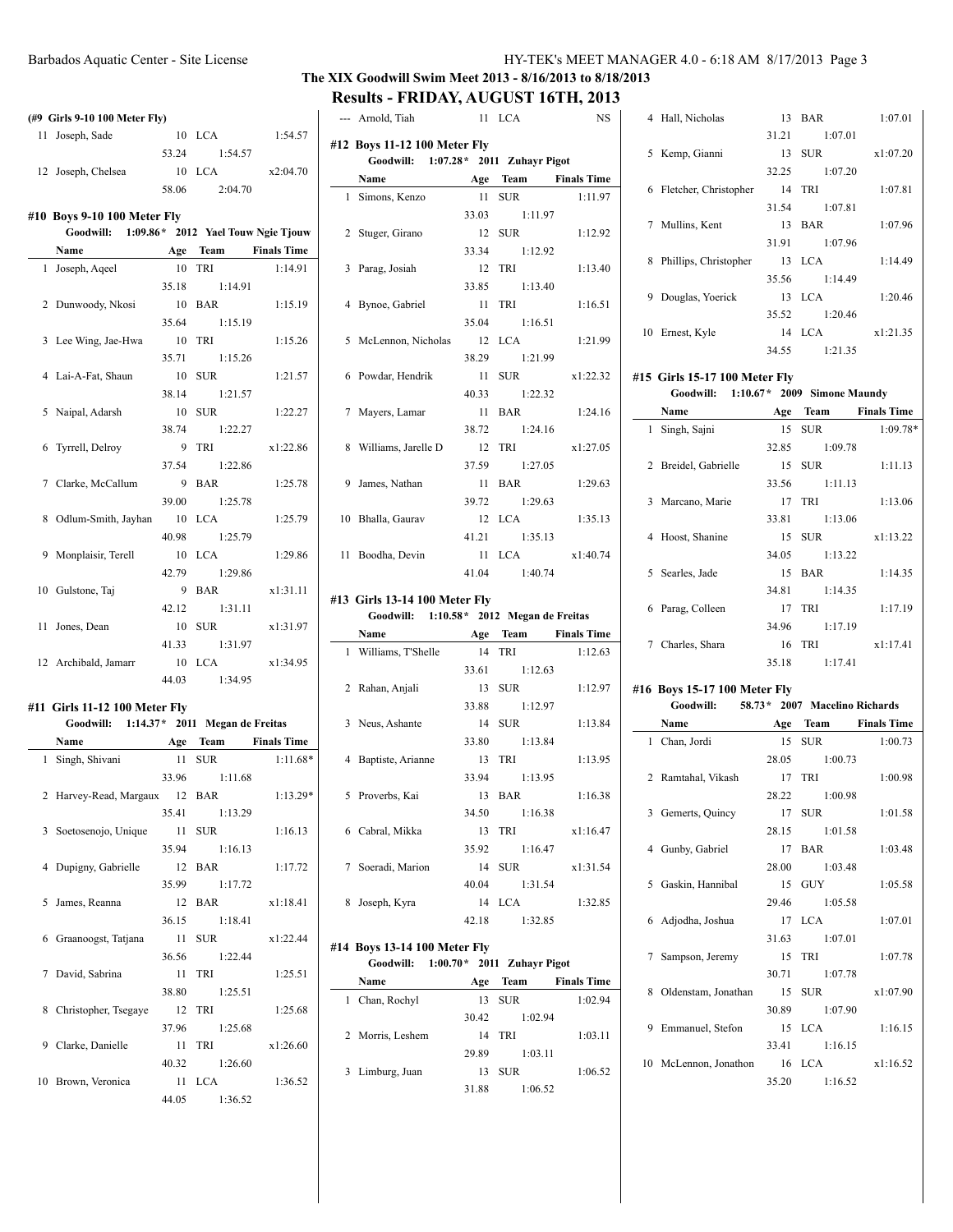#### **#17 Girls 8&U 50 Meter Breast**

|    | Goodwill:<br>$43.22*$    |     |            | 2009 Nekysha Pelhan |
|----|--------------------------|-----|------------|---------------------|
|    | Name                     | Age | Team       | <b>Finals Time</b>  |
| 1  | Touw Ngie Tjouw, Talia   | 8   | SUR        | 47.63               |
|    | 2 Anthony, Zoe           | 8   | TRI        | 47.66               |
| 3  | Moeslan, Caithlin        | 8   | <b>SUR</b> | 47.85               |
| 4  | Dunwoody, Aza            | 8   | BAR        | 49.02               |
| 5  | Welch, Ti-Juana          | 8   | <b>BAR</b> | 50.37               |
| 6  | Hazzell, Naima           | 7   | <b>LCA</b> | 50.64               |
| 7  | Talma, Keilani           | 8   | BAR        | x51.83              |
| 8  | Caseman, Neishelah       | 6   | TRI        | 52.98               |
| 9  | Muler, Rachel            | 7   | <b>SUR</b> | x53.62              |
| 10 | Moses, Marilyn           | 8   | TRI        | x53.65              |
| 11 | Soomer-Charles, Gabriell | 8   | <b>LCA</b> | 1:00.24             |
| 12 | Mauricette, Sunshine     | 8   | LCA        | x1:02.99            |

#### **#18 Boys 8&U 50 Meter Breast**

|    | Goodwill:              | $40.90*$ |     |            | 2001 Shelemaih REdmond |
|----|------------------------|----------|-----|------------|------------------------|
|    | Name                   |          | Age | Team       | <b>Finals Time</b>     |
| 1  | Joseph, Riquelio       |          | 8   | TRI        | 43.79                  |
| 2  | Stuger, Feranto        |          | 8   | <b>SUR</b> | 45.57                  |
| 3  | Trotman, Kai           |          | 8   | <b>BAR</b> | 45.72                  |
| 4  | Taylor, Zachary        |          | 8   | BAR        | 46.51                  |
| 5  | Changar, Josiah        |          | 7   | TRI        | 46.96                  |
| 6  | Pollard, Christopher   |          | 8   | BAR        | x49.78                 |
| 7  | Blanchard, D'Andre     |          | 7   | <b>LCA</b> | 49.97                  |
| 8  | Seaton, Leon           |          | 8   | GUY        | 50.00                  |
| 9  | Matamoro, Johann-Matth |          | 8   | TRI        | x50.35                 |
| 10 | Kasdiran, Preston      |          | 8   | SUR        | 50.42                  |
| 11 | Moeljodirjo, Sven      |          | 7   | SUR        | x51.17                 |
| 12 | Ambrose, Kyle          |          | 8   | <b>LCA</b> | 51.65                  |
| 13 | Reynolds, Ziv          |          | 8   | LCA        | x52.76                 |

#### **#19 Girls 9-10 50 Meter Breast**

|    | Goodwill:<br>$37.60*$ |     | 2009 Valery Amstelveen |                    |  |  |
|----|-----------------------|-----|------------------------|--------------------|--|--|
|    | Name                  | Age | Team                   | <b>Finals Time</b> |  |  |
|    | 1 Titus, Danielle     | 10  | BAR                    | 38.48              |  |  |
| 2  | Weekes, Ashley        | 10  | BAR                    | 38.91              |  |  |
| 3  | Fernald, Tanya        | 10  | <b>SUR</b>             | 42.19              |  |  |
| 4  | Baptiste, Mayah       | 10  | TRI                    | 43.11              |  |  |
| 5  | Smith, Kayla          | 9   | BAR                    | x43.32             |  |  |
| 6  | Marchand, Shahlaa     | 10  | <b>TRI</b>             | 43.48              |  |  |
| 7  | Chatoor, Jada         | 9   | TRI                    | x43.95             |  |  |
| 8  | Starke, Serena        | 10  | <b>SUR</b>             | 44.57              |  |  |
| 9  | Sastrowitomo, Emily   | 10  | <b>SUR</b>             | x44.59             |  |  |
| 10 | Mottley, Lovelle J    | 10  | <b>LCA</b>             | 46.76              |  |  |
| 11 | Joseph, Chelsea       | 10  | <b>LCA</b>             | 52.24              |  |  |
| 12 | Joseph, Sade          | 10  | <b>LCA</b>             | x52.78             |  |  |

#### **#20 Boys 9-10 50 Meter Breast**

| 20 DOYS 7-10 50 MICRET DI CASE |          |             |                           |
|--------------------------------|----------|-------------|---------------------------|
| Goodwill:                      | $38.29*$ |             | 2012 Yael Touw Ngie Tiouw |
| Name                           | Age      | <b>Team</b> | <b>Finals Time</b>        |
| Dunwoody, Nkosi                | 10       | <b>BAR</b>  | 38.25*                    |
| 2 Halfhide, Jair               | 9        | <b>SUR</b>  | 39.50                     |
| 3 Joseph, Aqeel                | 10       | TRI         | 39.93                     |
| 4 Monplaisir, Terell           | 10       | LCA.        | 42.02                     |
| 5 Tyrrell, Delroy              | 9        | <b>TRI</b>  | 43.17                     |
| Jones, Dean                    | 10       | <b>SUR</b>  | 43.30                     |
|                                |          |             |                           |

**#24 Boys 13-14 50 Meter Breast**

# **The XIX Goodwill Swim Meet 2013 - 8/16/2013 to 8/18/2013 Results - FRIDAY, AUGUST 16TH, 2013**

| 7     | Lee Wing, Jae-Hwa               | 10   | TRI        | x43.66                   |
|-------|---------------------------------|------|------------|--------------------------|
| 8     | Naipal, Adarsh                  | 10   | <b>SUR</b> | x44.03                   |
| 9     | Skinner, Niel                   | 9    | BAR        | 45.87                    |
| 10    | Samuel, Andre                   | 10   | <b>LCA</b> | 46.73                    |
| 11    | Archibald, Jamarr               | 10   | <b>LCA</b> | x50.01                   |
| $---$ | Clarke, McCallum                | 9    | BAR        | DQ                       |
|       |                                 |      |            |                          |
|       | #21 Girls 11-12 50 Meter Breast |      |            |                          |
|       | $37.47*$<br>Goodwill:           | 2007 |            | <b>Zandel Holder</b>     |
|       | Name                            | Age  | Team       | <b>Finals Time</b>       |
| 1     | Singh, Shivani                  | 11   | <b>SUR</b> | 37.97                    |
| 2     | Pultie, Abbie                   | 12   | <b>LCA</b> | 38.47                    |
| 3     | Willoughby, Michelle            | 12   | BAR        | 39.53                    |
| 4     | Graanoogst, Tatjana             | 11   | <b>SUR</b> | 39.77                    |
| 5     | Dupigny, Gabrielle              | 12   | BAR        | 40.87                    |
| 6     | Dundas, Sefanja                 | 12   | <b>SUR</b> | x41.20                   |
| 7     | David, Sabrina                  | 11   | TRI        | 41.90                    |
| 8     | Burgin-Toney, Raven             | 11   | TRI        | 42.36                    |
| 9     | Clarke, Danielle                | 11   | TRI        | x42.44                   |
| 10    | Harvey-Read, Margaux            | 12   | <b>BAR</b> | x43.14                   |
| 11    | Arnold, Tiah                    | 11   | <b>LCA</b> | 45.39                    |
|       |                                 |      |            |                          |
| 12    | Brown, Abigail                  | 12   | <b>LCA</b> | x47.02                   |
| ---   | Toney-Renee, Raven              | 11   | TRI        | NS                       |
|       | #22 Boys 11-12 50 Meter Breast  |      |            |                          |
|       | $35.08*$<br>Goodwill:           | 2007 |            | <b>Daniel Tardieu</b>    |
|       | Name                            | Age  | Team       | <b>Finals Time</b>       |
| 1     | Walrond, Jumar                  | 12   | <b>BAR</b> | 36.67                    |
| 2     | Simons, Kenzo                   | 11   | <b>SUR</b> | 38.20                    |
| 3     |                                 |      | TRI        | 38.48                    |
|       | Bynoe, Gabriel                  | 11   |            |                          |
| 4     | Williams, Jarelle D             | 12   | TRI        | 39.22                    |
| 5     | Stuger, Girano                  | 12   | <b>SUR</b> | 39.24                    |
| 6     | Hacket, Nathon                  | 11   | GUY        | 39.51                    |
| 7     | Chatoor, Graham                 | 11   | TRI        | x39.69                   |
| 8     | Powdar, Hendrik                 | 11   | <b>SUR</b> | x41.29                   |
| 9     | McLennon, Nicholas              | 12   | <b>LCA</b> | 41.74                    |
| 10    | Boodha, Devin                   | 11   | <b>LCA</b> | 42.00                    |
| 11    | Taylor, Cavaari                 | 11   | <b>LCA</b> | x42.72                   |
| 12    | James, Nathan                   | 11   | <b>BAR</b> | 43.76                    |
| 13    | Hinds, Zari                     | 12   | BAR        | x48.32                   |
| 14    | Beaton, Nkosi                   | 11   | GUY        | 49.88                    |
|       |                                 |      |            |                          |
|       | #23 Girls 13-14 50 Meter Breast |      |            |                          |
|       | $36.37*$<br>Goodwill:           | 2012 |            | <b>Valery Amstelveen</b> |
|       | Name                            | Age  | Team       | <b>Finals Time</b>       |
| 1     | Proverbs, Kai                   | 13   | BAR        | 37.01                    |
| 2     | Patterson, Briana               | 14   | TRI        | 39.33                    |
| 3     | Neus, Ashante                   | 14   | <b>SUR</b> | 39.58                    |
| 4     | Rahan, Anjali                   | 13   | SUR        | 39.94                    |
| 5     | Williams, T'Shelle              | 14   | TRI        | 40.55                    |
| 6     | Soeradi, Marion                 | 14   | SUR        | x41.35                   |
| 7     | McKenzie, Amber                 | 13   | BAR        | 42.04                    |
| 8     | Baptiste, Arianne               | 13   | TRI        | x43.17                   |
| 9     | Joseph, Kyra                    | 14   | <b>LCA</b> | 44.54                    |
| 10    | Graham, Davia                   | 13   | <b>BAR</b> | x46.31                   |
|       |                                 |      |            |                          |
|       |                                 |      |            |                          |
|       |                                 |      |            |                          |
|       |                                 |      |            |                          |
|       |                                 |      |            |                          |
|       |                                 |      |            |                          |

|    | Goodwill:<br>$31.78*$           |     |             | 2010 Jonathan Gillette |
|----|---------------------------------|-----|-------------|------------------------|
|    | Name                            | Age | <b>Team</b> | <b>Finals Time</b>     |
| 1  | Limburg, Juan                   | 13  | <b>SUR</b>  | 32.72                  |
| 2  | Mullins, Kent                   | 13  | <b>BAR</b>  | 33.38                  |
| 3  | Kemp, Gianni                    | 13  | <b>SUR</b>  | 33.82                  |
| 4  | Forde, Jelani                   | 14  | <b>BAR</b>  | 33.89                  |
| 5  | Morris, Leshem                  | 14  | TRI         | 34.97                  |
| 6  | Hall, Nicholas                  | 13  | <b>BAR</b>  | x35.54                 |
| 7  | Halfhide, Jordan                | 14  | <b>SUR</b>  | x35.66                 |
| 8  | Hospedales, Antonio             | 13  | TRI         | 36.87                  |
| 9  | Mohammed, Christopher           | 13  | TRI         | x37.08                 |
| 10 | Phillips, Christopher           | 13  | <b>LCA</b>  | 37.52                  |
| 11 | Ernest, Kyle                    | 14  | <b>LCA</b>  | 39.05                  |
| 12 | Felix, Haydn                    | 13  | <b>LCA</b>  | x39.70                 |
| 13 | Skeete, Jamaal                  | 14  | <b>GUY</b>  | 45.06                  |
|    | #25 Girls 15-17 50 Meter Breast |     |             |                        |
|    | $37.00*$<br>Goodwill:           |     |             | 2012 Britany van Lang  |
|    | Name                            | Age | Team        | <b>Finals Time</b>     |
| 1  | Willoughby, Kimberley           | 15  | <b>BAR</b>  | 36.25*                 |
| 2  | Parag, Colleen                  | 17  | TRI         | 37.40                  |
| 3  | Gaskin, Athena                  | 17  | GUY         | 38.93                  |
| 4  | Breidel, Gabrielle              | 15  | <b>SUR</b>  | 39.64                  |
| 5  | Tion A Joe, Arantxa             | 15  | <b>SUR</b>  | 39.67                  |
| 6  | Marcano, Marie                  | 17  | TRI         | 39.70                  |
| 7  | Bruce, Laura                    | 16  | LCA         | 40.22                  |
| 8  | Singh, Sajni                    | 15  | <b>SUR</b>  | x40.49                 |
| 9  | Keany, Vanessa-Ann              | 15  | <b>BAR</b>  | 41.09                  |
| 10 | Charles, Shara                  | 16  | TRI         | x41.60                 |
| 11 | Bergasse, Thalia                | 15  | <b>LCA</b>  | 41.61                  |
| 12 | Sanmoogan, Jamila               | 15  | <b>GUY</b>  | 41.86                  |
| 13 |                                 |     |             |                        |
|    | Searles, Jade                   | 15  | <b>BAR</b>  | x41.99                 |

#### **#26 Boys 15-17 50 Meter Breast**

|    | Goodwill:<br>$30.54*$      |     |             | 2009 Abraham Mc Leod |  |  |
|----|----------------------------|-----|-------------|----------------------|--|--|
|    | Name                       | Age | <b>Team</b> | <b>Finals Time</b>   |  |  |
| 1  | Gunby, Gabriel             | 17  | <b>BAR</b>  | 32.09                |  |  |
| 2  | Gangaram Panday, Sanjiv    | 15  | <b>SUR</b>  | 33.10                |  |  |
| 3  | Thomas, Bradley            | 15  | TRI         | 33.26                |  |  |
| 4  | Harrison, Kyle             | 17  | TRI         | 33.33                |  |  |
| 5  | Emmanuel, Stefon           | 15  | <b>LCA</b>  | 33.39                |  |  |
| 6  | Ramtahal, Vikash           | 17  | TRI         | x33.77               |  |  |
| 7  | Coles, Joshua              | 17  | <b>BAR</b>  | 34.29                |  |  |
| 8  | Dunn, Omari                | 15  | <b>GUY</b>  | 35.75                |  |  |
| 9  | Bernhardt, Marius          | 17  | <b>BAR</b>  | x35.80               |  |  |
| 10 | McLennon, Jonathon         | 16  | <b>LCA</b>  | 36.48                |  |  |
| 11 | Ramsaroop, Derrick         | 16  | <b>GUY</b>  | 37.00                |  |  |
| 12 | Wilson Chalmers, Jaeden    | 15  | <b>LCA</b>  | x37.14               |  |  |
|    | Gemerts, Quincy            | 17  | <b>SUR</b>  | DO                   |  |  |
|    | #27 Girls 8&U 50 Meter Fly |     |             |                      |  |  |
|    | Goodwill:<br>$38.44*$      |     |             | 2006 Brienne Renfurm |  |  |
|    | Name                       | Age | Team        | <b>Finals Time</b>   |  |  |
| 1  | Moeslan, Caithlin          | 8   | <b>SUR</b>  | 39.63                |  |  |
| 2  | Anthony, Zoe               | 8   | TRI         | 41.23                |  |  |

3 Touw Ngie Tjouw, Talia 8 SUR 41.94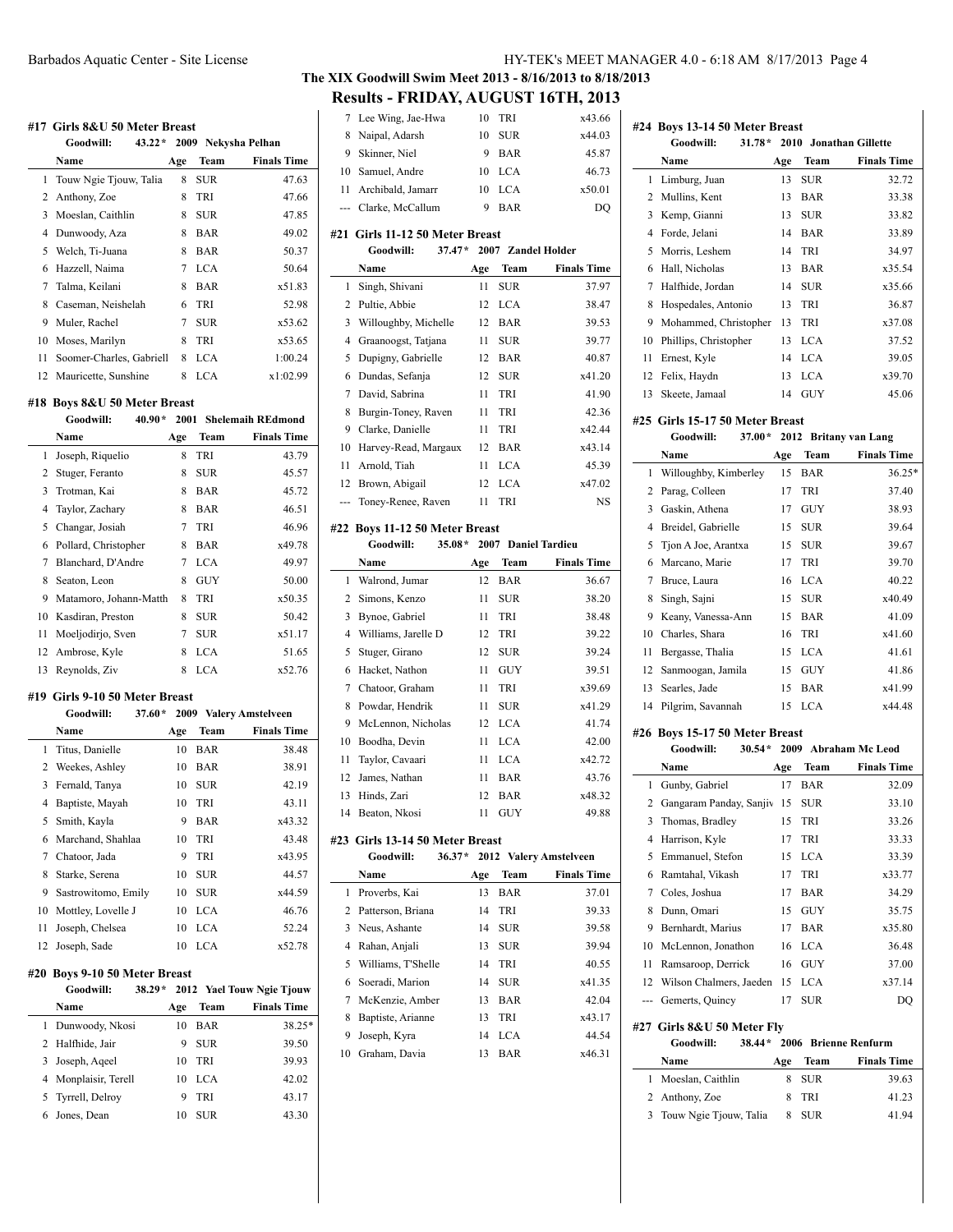#### **(#27 Girls 8&U 50 Meter Fly)**

| 4 Marcelle, Mya             | 8 | <b>TRI</b> | 41.97    |
|-----------------------------|---|------------|----------|
| 5 Dunwoody, Aza             | 8 | <b>BAR</b> | 42.54    |
| 6 Karwofodi, Cheverny       | 8 | <b>SUR</b> | x42.91   |
| 7 Renwick, Kayla            | 8 | BAR        | 43.32    |
| 8 Talma, Keilani            | 8 | <b>BAR</b> | x45.01   |
| 9 Caseman, Neishelah        |   | 6 TRI      | x47.09   |
| 10 Hazzell, Naima           | 7 | <b>LCA</b> | 56.80    |
| 11 Mauricette, Sunshine     | 8 | <b>LCA</b> | 1:03.24  |
| 12 Soomer-Charles, Gabriell | 8 | LCA.       | x1:10.14 |

# **#28 Boys 8&U 50 Meter Fly**

|    | Goodwill:<br>$33.81*$  |     |            | 2010 Yael Touw Ngie Tjouw |
|----|------------------------|-----|------------|---------------------------|
|    | Name                   | Age | Team       | <b>Finals Time</b>        |
| 1  | Stuger, Feranto        | 8   | SUR        | 36.75                     |
| 2  | Joseph, Riquelio       | 8   | <b>TRI</b> | 38.63                     |
| 3  | Pollard, Christopher   | 8   | BAR        | 39.03                     |
| 4  | Taylor, Zachary        | 8   | BAR        | 39.81                     |
| 5  | Matamoro, Johann-Matth | 8   | <b>TRI</b> | 39.91                     |
| 6  | Changar, Josiah        | 7   | TRI        | x40.56                    |
| 7  | Seaton, Leon           | 8   | GUY        | 41.37                     |
| 8  | Dulieu, Diego          | 8   | BAR        | x43.88                    |
| 9  | Kasdiran, Preston      | 8   | SUR        | 43.90                     |
| 10 | Ambrose, Kyle          | 8   | <b>LCA</b> | 48.71                     |
| 11 | Moeljodirjo, Sven      | 7   | SUR        | x48.73                    |
| 12 | Blanchard, D'Andre     | 7   | <b>LCA</b> | 48.76                     |
| 13 | Ernest, Akim           | 8   | <b>LCA</b> | x50.33                    |

#### **#29 Girls 9-10 50 Meter Fly**

|              | Goodwill:<br>$32.47*$ |     |            | 2012 Destiny Harding |
|--------------|-----------------------|-----|------------|----------------------|
|              | Name                  | Age | Team       | <b>Finals Time</b>   |
| $\mathbf{1}$ | Titus, Danielle       | 10  | BAR        | 33.39                |
| 2            | Harley, Jahmia        | 10  | TRI        | 33.45                |
| 3            | Weekes, Ashley        | 10  | <b>BAR</b> | 35.22                |
| 4            | Kommies, Lequisha     | 10  | <b>SUR</b> | 35.38                |
| 5            | Baptiste, Mayah       | 10  | TRI        | 35.46                |
| 6            | Starke, Serena        | 10  | <b>SUR</b> | 37.77                |
| 7            | Fernald, Tanya        | 10  | <b>SUR</b> | x38.54               |
| 8            | Marchand, Shahlaa     | 10  | TRI        | x39.20               |
| 9            | Hilaire, Maya         | 9   | LCA        | 39.33                |
| 10           | Smith, Kayla          | 9   | <b>BAR</b> | x40.33               |
| 11           | Mottley, Lovelle J    | 10  | LCA        | 47.54                |
| 12           | Joseph, Sade          | 10  | LCA.       | x51.29               |

### **#30 Boys 9-10 50 Meter Fly**

|    | Goodwill:<br>$31.94*$ |     |             | 2012 Yael Touw Ngie Tiouw |
|----|-----------------------|-----|-------------|---------------------------|
|    | Name                  | Age | <b>Team</b> | <b>Finals Time</b>        |
| 1  | Joseph, Ageel         | 10  | TRI         | 32.91                     |
|    | 2 Dunwoody, Nkosi     | 10  | <b>BAR</b>  | 33.66                     |
|    | 3 Lee Wing, Jae-Hwa   | 10  | <b>TRI</b>  | 34.75                     |
| 4  | Odlum-Smith, Jayhan   | 10  | LCA.        | 34.96                     |
|    | 5 Tyrrell, Delroy     | 9   | <b>TRI</b>  | x35.25                    |
|    | 6 Naipal, Adarsh      | 10  | <b>SUR</b>  | 35.83                     |
|    | 7 Lai-A-Fat, Shaun    | 10  | <b>SUR</b>  | 36.13                     |
| 8  | Gulstone, Taj         | 9   | <b>BAR</b>  | 36.31                     |
| 9  | Jones, Dean           | 10  | <b>SUR</b>  | x38.28                    |
| 10 | Clarke, McCallum      | 9   | <b>BAR</b>  | x38.82                    |

# Barbados Aquatic Center - Site License HY-TEK's MEET MANAGER 4.0 - 6:18 AM 8/17/2013 Page 5

# **The XIX Goodwill Swim Meet 2013 - 8/16/2013 to 8/18/2013 Results - FRIDAY, AUGUST 16TH, 2013**

| 11             | Archibald, Jamarr                                     | 10   | LCA               | 41.14                   |
|----------------|-------------------------------------------------------|------|-------------------|-------------------------|
|                | --- Samuel, Andre                                     | 10   | LCA               | DQ                      |
|                |                                                       |      |                   |                         |
|                | #31 Girls 11-12 50 Meter Fly<br>$32.57*$<br>Goodwill: |      |                   | 2012 Kimberley Gonesh   |
|                | Name                                                  | Age  | Team              | <b>Finals Time</b>      |
| 1              | Singh, Shivani                                        | 11   | <b>SUR</b>        | 32.73                   |
| 2              | Harvey-Read, Margaux                                  | 12   | <b>BAR</b>        | 32.83                   |
| 3              | Dundas, Sefanja                                       | 12   | <b>SUR</b>        | 33.20                   |
| 4              | Dupigny, Gabrielle                                    | 12   | BAR               | 34.11                   |
| 5              | Graanoogst, Tatjana                                   | 11   | <b>SUR</b>        | x34.16                  |
| 6              | Christopher, Tsegaye                                  | 12   | TRI               | 35.61                   |
| 7              | James, Reanna                                         | 12   | BAR               | x36.38                  |
| 8              | Clarke, Danielle                                      | 11   | TRI               | 37.14                   |
| 9              | David, Sabrina                                        | 11   | TRI               | x37.80                  |
| 10             |                                                       | 12   | LCA               |                         |
|                | Pultie, Abbie                                         |      |                   | 39.35                   |
| 11             | Arnold, Tiah                                          | 11   | <b>LCA</b>        | 41.47                   |
| 12             | Brown, Veronica                                       | 11   | <b>LCA</b>        | x43.75                  |
|                | #32 Boys 11-12 50 Meter Fly                           |      |                   |                         |
|                | 29.75*<br>Goodwill:                                   |      | 2010 Zuhayr Pigot |                         |
|                | Name                                                  | Age  | Team              | <b>Finals Time</b>      |
| 1              | Stuger, Girano                                        | 12   | <b>SUR</b>        | 31.67                   |
| 2              | Bynoe, Gabriel                                        | 11   | <b>TRI</b>        | 32.11                   |
| 3              | Simons, Kenzo                                         | 11   | <b>SUR</b>        | 32.13                   |
| $\overline{4}$ | Parag, Josiah                                         | 12   | TRI               | 33.02                   |
| 5              | Williams, Jarelle D                                   | 12   | TRI               | x33.97                  |
| 6              | Walrond, Jumar                                        | 12   | <b>BAR</b>        | 34.57                   |
| 7              | Mayers, Lamar                                         | 11   | <b>BAR</b>        | 34.63                   |
| 8              | Nahar, Pierre                                         | 12   | <b>SUR</b>        | x35.27                  |
| 9              | McLennon, Nicholas                                    | 12   | <b>LCA</b>        | 35.85                   |
| 10             | Bhalla, Gaurav                                        | 12   | <b>LCA</b>        | 38.01                   |
| 11             | Boodha, Devin                                         | 11   | LCA               | x38.46                  |
| 12             | Hinds, Zari                                           | 12   | <b>BAR</b>        | x43.20                  |
|                | #33 Girls 13-14 50 Meter Fly                          |      |                   |                         |
|                | Goodwill:<br>$31.46*$                                 | 2011 |                   | <b>Hadassah Morales</b> |
|                | Name                                                  | Age  | Team              | <b>Finals Time</b>      |
| 1              | Neus, Ashante                                         | 14   | <b>SUR</b>        | 31.87                   |
| 2              | Rahan, Anjali                                         | 13   | <b>SUR</b>        | 32.23                   |
|                | *3 Cabral, Mikka                                      | 13   | TRI               | 32.56                   |
| *3             | Williams, T'Shelle                                    | 14   | TRI               | 32.56                   |
| 5              | Baptiste, Arianne                                     | 13   | TRI               | x33.18                  |
| 6              | Gonesh, Kimberley                                     | 13   | <b>SUR</b>        | x33.27                  |
| 7              | Proverbs, Kai                                         | 13   | BAR               | 34.13                   |
| 8              | McKenzie, Amber                                       | 13   | <b>BAR</b>        | 39.40                   |
| 9              | Joseph, Kyra                                          | 14   | LCA               | 40.69                   |
| 10             | Piggott, Tara                                         | 14   | <b>BAR</b>        | x42.64                  |
|                | #34 Boys 13-14 50 Meter Fly                           |      |                   |                         |
|                | $26.92*$<br>Goodwill:                                 | 2011 |                   | <b>Zuhayr Pigot</b>     |
|                | Name                                                  | Age  | Team              | <b>Finals Time</b>      |
| 1              | Chan, Rochyl                                          | 13   | SUR               | 27.62                   |
| 2              | Limburg, Juan                                         | 13   | SUR               | 28.90                   |
| 3              | Morris, Leshem                                        | 14   | TRI               | 29.10                   |
| 4              | Forde, Jelani                                         | 14   | BAR               | 29.20                   |
| 5              | Kemp, Gianni                                          | 13   | <b>SUR</b>        | x29.78                  |
| 6              | Fletcher, Christopher                                 | 14   | TRI               | 30.01                   |
|                | Phillips, Christopher                                 | 13   | LCA               | 30.18                   |
| 7              |                                                       |      |                   |                         |

| 11<br>12<br>13<br>1                                                | Emmanuel, Stefon<br>McLennon, Jonathon<br>Bernhardt, Marius<br>#37 Girls 9-10 400 Meter Free Relay<br>Goodwill:<br>J Chai, H Harley, D Edwards, V Faure<br>Team<br>TRI | 15<br>16<br>17<br>4:35.34 * 2012 TRI<br>Relay<br>34.46<br>1:45.53<br>2:58.62<br>4:08.95 | <b>LCA</b><br><b>LCA</b><br><b>BAR</b><br>A | 30.87<br>x31.05<br>x32.48<br><b>Finals Time</b><br>4:42.80<br>1:11.73<br>2:23.82<br>3:37.81<br>4:42.80 |  |  |  |  |
|--------------------------------------------------------------------|------------------------------------------------------------------------------------------------------------------------------------------------------------------------|-----------------------------------------------------------------------------------------|---------------------------------------------|--------------------------------------------------------------------------------------------------------|--|--|--|--|
|                                                                    |                                                                                                                                                                        |                                                                                         |                                             |                                                                                                        |  |  |  |  |
|                                                                    |                                                                                                                                                                        |                                                                                         |                                             |                                                                                                        |  |  |  |  |
|                                                                    |                                                                                                                                                                        |                                                                                         |                                             |                                                                                                        |  |  |  |  |
|                                                                    |                                                                                                                                                                        |                                                                                         |                                             |                                                                                                        |  |  |  |  |
|                                                                    |                                                                                                                                                                        |                                                                                         |                                             |                                                                                                        |  |  |  |  |
|                                                                    |                                                                                                                                                                        |                                                                                         |                                             |                                                                                                        |  |  |  |  |
|                                                                    |                                                                                                                                                                        |                                                                                         |                                             |                                                                                                        |  |  |  |  |
|                                                                    |                                                                                                                                                                        |                                                                                         |                                             |                                                                                                        |  |  |  |  |
|                                                                    |                                                                                                                                                                        |                                                                                         |                                             |                                                                                                        |  |  |  |  |
|                                                                    |                                                                                                                                                                        |                                                                                         |                                             |                                                                                                        |  |  |  |  |
|                                                                    |                                                                                                                                                                        |                                                                                         |                                             |                                                                                                        |  |  |  |  |
|                                                                    |                                                                                                                                                                        |                                                                                         |                                             |                                                                                                        |  |  |  |  |
|                                                                    |                                                                                                                                                                        |                                                                                         |                                             |                                                                                                        |  |  |  |  |
| 10                                                                 | Adams, Omar                                                                                                                                                            | 15                                                                                      | <b>GUY</b>                                  | 30.76                                                                                                  |  |  |  |  |
| 9                                                                  | Adjodha, Joshua                                                                                                                                                        | 17                                                                                      | <b>LCA</b>                                  | 30.11                                                                                                  |  |  |  |  |
| 8                                                                  | Oldenstam, Jonathan                                                                                                                                                    | 15                                                                                      | <b>SUR</b>                                  | x29.29                                                                                                 |  |  |  |  |
| 7                                                                  | Gaskin, Hannibal                                                                                                                                                       | 15                                                                                      | GUY                                         | 29.21                                                                                                  |  |  |  |  |
| 6                                                                  | Sampson, Jeremy                                                                                                                                                        | 15                                                                                      | TRI                                         | 28.62<br>28.83                                                                                         |  |  |  |  |
| 5                                                                  | Pile, Jonathan                                                                                                                                                         | 17                                                                                      | <b>BAR</b>                                  |                                                                                                        |  |  |  |  |
| 4                                                                  | Gunby, Gabriel                                                                                                                                                         | 17                                                                                      | <b>BAR</b>                                  | 27.75                                                                                                  |  |  |  |  |
| 3                                                                  | Ramtahal, Vikash                                                                                                                                                       | 17                                                                                      | TRI                                         | 27.45                                                                                                  |  |  |  |  |
| $\overline{2}$                                                     | Chan, Jordi                                                                                                                                                            | 15                                                                                      | <b>SUR</b>                                  | 27.43                                                                                                  |  |  |  |  |
| 1                                                                  | Gemerts, Quincy                                                                                                                                                        | 17                                                                                      | <b>SUR</b>                                  | 26.90                                                                                                  |  |  |  |  |
|                                                                    | Goodwill:<br>Name                                                                                                                                                      | Age                                                                                     | Team                                        | <b>Finals Time</b>                                                                                     |  |  |  |  |
| #36 Boys 15-17 50 Meter Fly<br>$25.94*$<br>2007 Marcelino RIchards |                                                                                                                                                                        |                                                                                         |                                             |                                                                                                        |  |  |  |  |
|                                                                    |                                                                                                                                                                        |                                                                                         |                                             |                                                                                                        |  |  |  |  |
| 12                                                                 | Parag, Colleen                                                                                                                                                         | 17                                                                                      | TRI                                         | x34.91                                                                                                 |  |  |  |  |
| 11                                                                 | Simmons, Soroya                                                                                                                                                        | 16                                                                                      | <b>GUY</b>                                  | 34.58                                                                                                  |  |  |  |  |
| 10                                                                 | Searles, Jade                                                                                                                                                          | 15                                                                                      | <b>BAR</b>                                  | x34.25                                                                                                 |  |  |  |  |
| 9                                                                  | Keany, Vanessa-Ann                                                                                                                                                     | 15                                                                                      | <b>BAR</b>                                  | 34.23                                                                                                  |  |  |  |  |
| 8                                                                  | Charles, Shara                                                                                                                                                         | 16                                                                                      | TRI                                         | 33.80                                                                                                  |  |  |  |  |
| 7                                                                  | Bruce, Laura                                                                                                                                                           | 16                                                                                      | <b>LCA</b>                                  | 33.14                                                                                                  |  |  |  |  |
| 6                                                                  | Singh, Sajni                                                                                                                                                           | 15                                                                                      | <b>SUR</b>                                  | x32.85                                                                                                 |  |  |  |  |
| 5                                                                  | Gaskin, Athena                                                                                                                                                         | 17                                                                                      | <b>GUY</b>                                  | 32.70                                                                                                  |  |  |  |  |
| 4                                                                  | Marcano, Marie                                                                                                                                                         | 17                                                                                      | TRI                                         | 32.26                                                                                                  |  |  |  |  |
| 3                                                                  | Hoost, Shanine                                                                                                                                                         | 15                                                                                      | <b>SUR</b>                                  | 31.78                                                                                                  |  |  |  |  |
| 2                                                                  | Breidel, Gabrielle                                                                                                                                                     | 15                                                                                      | <b>SUR</b>                                  | $31.13*$                                                                                               |  |  |  |  |
| 1                                                                  | Willoughby, Kimberley                                                                                                                                                  | Age<br>15                                                                               | <b>BAR</b>                                  | $30.51*$                                                                                               |  |  |  |  |
|                                                                    | Goodwill:<br>$31.24*$<br>Name                                                                                                                                          |                                                                                         | Team                                        | <b>Finals Time</b>                                                                                     |  |  |  |  |
|                                                                    | 2009 Simone Maundy                                                                                                                                                     |                                                                                         |                                             |                                                                                                        |  |  |  |  |
|                                                                    | #35 Girls 15-17 50 Meter Fly                                                                                                                                           |                                                                                         |                                             |                                                                                                        |  |  |  |  |
| 13                                                                 | Douglas, Yoerick                                                                                                                                                       | 13                                                                                      | <b>LCA</b>                                  | x34.28                                                                                                 |  |  |  |  |
| 12                                                                 | deNobrega, Joseph                                                                                                                                                      | 13                                                                                      | <b>GUY</b>                                  | 33.68                                                                                                  |  |  |  |  |
| 11                                                                 | Ernest, Kyle                                                                                                                                                           | 14                                                                                      | <b>LCA</b>                                  | 31.61                                                                                                  |  |  |  |  |
| 10                                                                 | Hall, Nicholas                                                                                                                                                         | 13                                                                                      | <b>BAR</b>                                  | x30.93                                                                                                 |  |  |  |  |
|                                                                    | Hospedales, Antonio                                                                                                                                                    | 13                                                                                      | TRI                                         | x30.71                                                                                                 |  |  |  |  |
| 8<br>9                                                             | Mullins, Kent                                                                                                                                                          | 13                                                                                      | BAR                                         | 30.57                                                                                                  |  |  |  |  |

33.76 1:10.60 1:47.19 2:27.32 3:01.64 3:42.29

4:12.17 4:45.56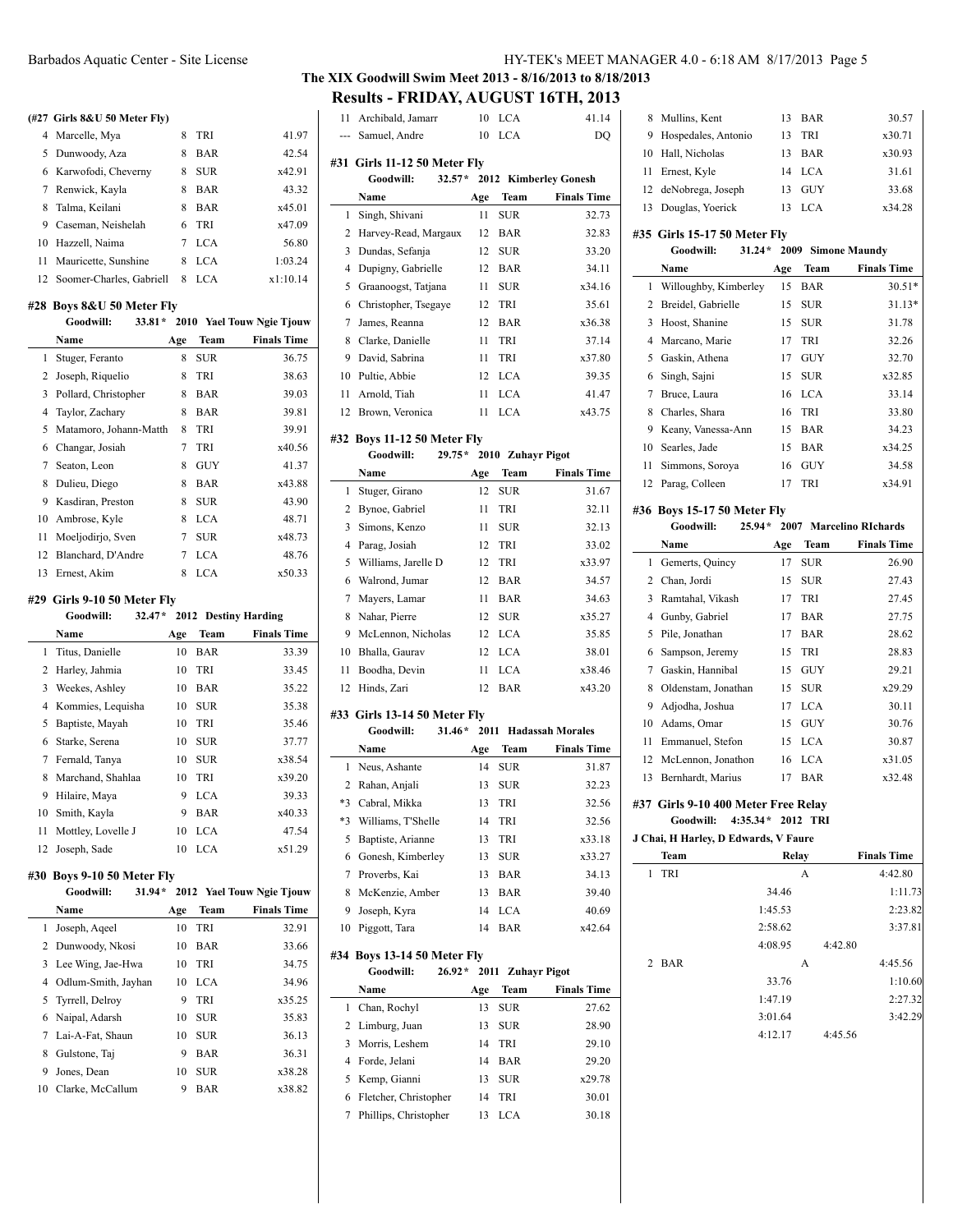# **The XIX Goodwill Swim Meet 2013 - 8/16/2013 to 8/18/2013 Results - FRIDAY, AUGUST 16TH, 2013**

| (#37 Girls 9-10 400 Meter Free Relay)             |                                  |         |                    | 4 LCA |                                             | A       | 5:15.91            |         | #42 Boys 13-14 400 Meter Free Relay                                                  |         |                    |
|---------------------------------------------------|----------------------------------|---------|--------------------|-------|---------------------------------------------|---------|--------------------|---------|--------------------------------------------------------------------------------------|---------|--------------------|
| 3 SUR                                             | A                                |         | 5:10.66            |       | 37.88                                       |         | 1:19.52            |         | Goodwill: 3:52.47* 2010 TRI                                                          |         |                    |
|                                                   | 37.37<br>1:53.91                 |         | 1:17.89            |       | 1:58.61                                     |         | 3:15.36<br>4:35.99 | Team    | Relay                                                                                |         | <b>Finals Time</b> |
|                                                   | 3:13.85                          |         | 2:36.19<br>3:53.72 |       | 3:57.28<br>5:15.91                          | 5:15.91 |                    | 1 SUR   | A                                                                                    |         | 3:53.21            |
|                                                   | 4:30.39                          | 5:10.66 |                    |       |                                             |         |                    |         | 27.81                                                                                |         | 57.44              |
| 4 LCA                                             | $\boldsymbol{A}$                 |         | 6:10.12            |       | #40 Boys 11-12 400 Meter Free Relay         |         |                    |         | 1:25.09                                                                              |         | 1:56.82            |
|                                                   | 43.23                            |         | 1:29.55            |       | Goodwill: 4:13.71 * 2012 Suriname           |         |                    |         | 2:24.74                                                                              |         | 2:56.27            |
|                                                   | 2:13.25                          |         | 3:05.03            |       | G Kemp, S Mac Intosh, J Telting, W Zinhagel |         |                    |         | 3:23.02                                                                              | 3:53.21 |                    |
|                                                   | 3:51.27                          |         | 4:44.51            | Team  | Relay                                       |         | <b>Finals Time</b> | 2 TRI   | A                                                                                    |         | 3:58.82            |
|                                                   | 5:24.81                          | 6:10.12 |                    | 1 SUR |                                             | A       | 4:35.23            |         | 27.57                                                                                |         | 58.50              |
|                                                   |                                  |         |                    |       | 30.82                                       |         | 1:05.57            |         | 1:26.63                                                                              |         | 1:58.06            |
| #38 Boys 9-10 400 Meter Free Relay                |                                  |         |                    |       | 1:39.73                                     |         | 2:18.46            |         | 2:26.93                                                                              |         | 2:59.62            |
|                                                   | Goodwill: 4:38.93* 2012 SUR      |         |                    |       | 2:52.72                                     |         | 3:28.45            |         | 3:27.42                                                                              | 3:58.82 |                    |
| A Naipal, J Halfhide, K Simons, Y Touw Ngie Tjouw |                                  |         |                    |       | 3:59.46                                     | 4:35.23 |                    | 3 BAR   | A                                                                                    |         | 4:06.15            |
| Team                                              | <b>Relay</b>                     |         | <b>Finals Time</b> | 2 TRI |                                             | A       | 4:39.44            |         | 28.61                                                                                |         | 1:00.10            |
| 1 TRI                                             | $\boldsymbol{A}$                 |         | 4:44.04            |       | 31.23                                       |         | 1:04.29            |         | 1:30.80                                                                              |         | 2:05.20            |
|                                                   | 34.61                            |         | 1:11.31            |       | 1:35.71                                     |         | 2:11.26            |         | 2:33.97                                                                              |         | 3:06.22            |
|                                                   | 1:25.47                          |         | 1:44.75            |       | 2:44.92                                     |         | 3:22.54            |         | 3:34.60                                                                              | 4:06.15 |                    |
|                                                   | 2:55.81                          |         | 3:36.37            |       | 3:53.81                                     | 4:39.44 |                    | 4 LCA   | A                                                                                    |         | 4:49.79            |
|                                                   | 4:08.81                          | 4:44.04 |                    | 3 BAR |                                             | A       | 4:56.16            |         | 31.08                                                                                |         | 1:06.23            |
| 2 SUR                                             | A                                |         | 4:55.25            |       | 33.45                                       |         | 1:10.72            |         | 1:39.31                                                                              |         | 2:19.10            |
|                                                   | 34.28                            |         | 1:12.43            |       | 1:46.50                                     |         | 2:24.66            |         | 2:54.95                                                                              |         | 3:35.03            |
|                                                   | 1:48.19                          |         | 2:27.27            |       | 3:48.20                                     |         | 4:19.52            |         | 4:09.15                                                                              | 4:49.79 |                    |
|                                                   | 3:04.00                          |         | 3:44.17            |       | 4:56.16                                     | 4:56.16 |                    |         |                                                                                      |         |                    |
|                                                   | 4:18.66                          | 4:55.25 |                    | 4 LCA |                                             | A       | 5:09.07            |         | #43 Girls 15-17 400 Meter Free Relay<br>Goodwill: 4:21.79 * 2009 Trinidad and Tobago |         |                    |
| 3 BAR                                             | A                                |         | 4:55.85            |       | 32.43                                       |         | 1:08.66            |         | S Maundy, R Gordon, S Granderson, M Armstrong                                        |         |                    |
|                                                   | 35.51                            |         | 1:16.33            |       | 1:45.60                                     |         | 2:31.10            | Team    | Relay                                                                                |         | <b>Finals Time</b> |
|                                                   | 1:50.99                          |         | 2:31.69            |       | 3:06.54                                     |         | 3:47.71            |         |                                                                                      |         | $4:21.11*$         |
|                                                   | 3:07.00                          |         | 3:48.71            |       | 4:25.30                                     | 5:09.07 |                    | 1 SUR   | A                                                                                    |         |                    |
|                                                   | 4:20.53                          | 4:55.85 |                    |       |                                             |         |                    |         | 30.92                                                                                |         | 1:03.67            |
| 4 LCA                                             | A                                |         | 5:12.46            |       | #41 Girls 13-14 400 Meter Free Relay        |         |                    |         | 1:34.55                                                                              |         | 2:09.98            |
|                                                   | 35.30                            |         | 1:13.09            |       | Goodwill: 4:24.43* 2010 TRI                 |         |                    |         | 2:40.99                                                                              |         | 3:15.22            |
|                                                   | 1:48.03                          |         | 2:26.00            | Team  | Relay                                       |         | <b>Finals Time</b> |         | 3:46.50                                                                              | 4:21.11 |                    |
|                                                   | 3:06.43                          |         | 3:59.79            | 1 SUR |                                             | A       | 4:31.23            | 2 BAR   | A                                                                                    |         | 4:27.89            |
|                                                   | 4:33.26                          | 5:12.46 |                    |       | 32.54                                       |         | 1:13.65            |         | 31.43                                                                                |         | 1:06.10            |
|                                                   |                                  |         |                    |       | 1:43.83                                     |         | 2:19.90            |         | 1:40.06                                                                              |         | 2:19.87            |
| #39 Girls 11-12 400 Meter Free Relay              |                                  |         |                    |       | 2:51.69                                     |         | 3:26.95            |         | 2:51.65                                                                              |         | 3:26.68            |
|                                                   | Goodwill: 4:32.21* 2011 Suriname |         |                    |       | 3:56.87                                     | 4:31.23 |                    |         | 3:55.90                                                                              | 4:27.89 |                    |
| M DE Freitas, M Soeradi, D Amatredjo, A Neus      |                                  |         |                    | 2 TRI |                                             | A       | 4:34.03            | 3 TRI   | A                                                                                    |         | 4:32.87            |
| Team                                              | Relay                            |         | <b>Finals Time</b> |       | 32.17                                       |         | 1:07.71            |         | 31.66                                                                                |         | 1:07.40            |
| 1 SUR                                             | $\mathbf{A}$                     |         | 4:27.63*           |       | 1:40.14                                     |         | 2:18.21            |         | 1:41.71                                                                              |         | 2:18.45            |
|                                                   | 32.48                            |         | 1:40.14            |       | 2:51.27                                     |         | 3:28.92            |         | 2:50.92                                                                              |         | 3:27.67            |
|                                                   | 2:47.38                          |         | 3:22.36            |       | 4:00.05                                     | 4:34.03 |                    |         | 3:57.55                                                                              | 4:32.87 |                    |
|                                                   | 3:34.45                          |         | 3:53.27            | 3 BAR | $\overline{A}$                              |         | 5:06.85            | --- LCA | $\mathbf{A}$                                                                         |         | X4:50.15           |
|                                                   | 4:27.63                          | 4:27.63 |                    |       | 35.93                                       |         | 1:17.51            |         | 31.19                                                                                |         | 1:05.18            |
| 2 BAR                                             | A                                |         | 4:28.91*           |       | 1:57.61                                     |         | 2:41.00            |         | 1:37.54                                                                              |         | 2:13.81            |
|                                                   | 32.42                            |         | 1:07.57            |       | 3:18.38                                     |         | 3:59.44            |         | 2:51.84                                                                              |         | 3:36.10            |
|                                                   | 1:39.95                          |         | 2:15.16            |       | 4:31.01                                     | 5:06.85 |                    |         | 4:12.35                                                                              | 4:50.15 |                    |
|                                                   | 2:46.86                          |         | 3:23.04            |       |                                             |         |                    |         |                                                                                      |         |                    |
|                                                   | 3:54.91                          | 4:28.91 |                    |       |                                             |         |                    |         |                                                                                      |         |                    |
| 3 TRI                                             | $\mathbf{A}$                     |         | 4:52.47            |       |                                             |         |                    |         |                                                                                      |         |                    |
|                                                   | 33.60                            |         | 1:11.46            |       |                                             |         |                    |         |                                                                                      |         |                    |
|                                                   | 1:46.90                          |         | 2:26.54            |       |                                             |         |                    |         |                                                                                      |         |                    |
|                                                   | 3:00.86                          |         | 3:41.86            |       |                                             |         |                    |         |                                                                                      |         |                    |
|                                                   | 4:14.63                          | 4:52.47 |                    |       |                                             |         |                    |         |                                                                                      |         |                    |
|                                                   |                                  |         |                    |       |                                             |         |                    |         |                                                                                      |         |                    |
|                                                   |                                  |         |                    |       |                                             |         |                    |         |                                                                                      |         |                    |
|                                                   |                                  |         |                    |       |                                             |         |                    |         |                                                                                      |         |                    |
|                                                   |                                  |         |                    |       |                                             |         |                    |         |                                                                                      |         |                    |
|                                                   |                                  |         |                    |       |                                             |         |                    |         |                                                                                      |         |                    |
|                                                   |                                  |         |                    |       |                                             |         |                    |         |                                                                                      |         |                    |

 $\overline{\phantom{a}}$